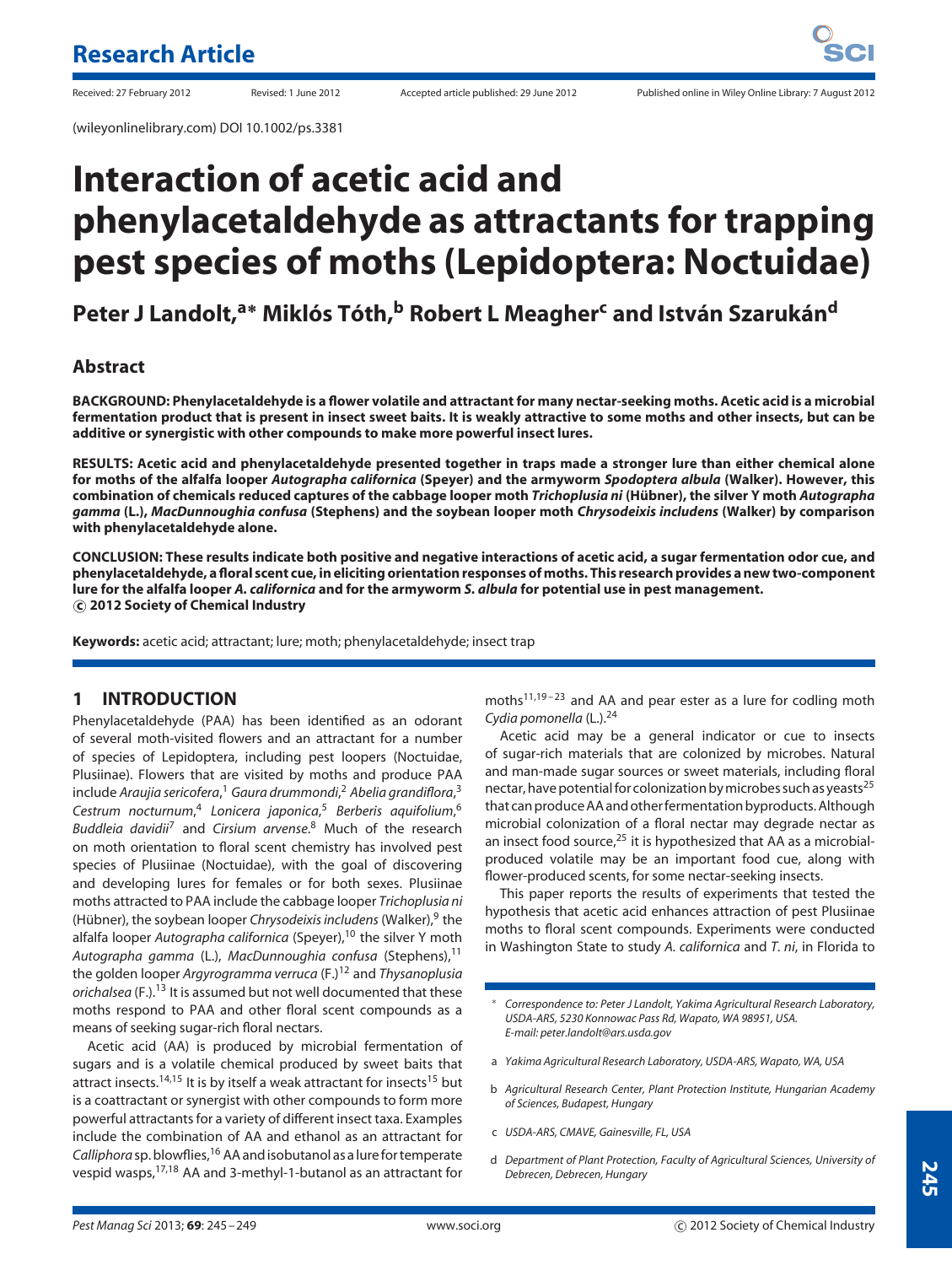study *C. includens* and in Hungary to study *A. gamma*. Information was incidentally obtained for several other species of pest moths.

## **2 MATERIALS AND METHODS**

Experiments conducted in Washington State and Florida used the universal moth trap, or Unitrap<sup>®</sup> (Agrisense BCS, Pontypridd, UK), which is a white bucket topped by a yellow cone and a green lid about 3 cm above the cone. Vaportape<sup>®</sup> (Hercon Environmental Inc., Emigsville, PA) was placed in each trap bucket to kill captured moths. Chemicals tested (AA, PAA, *β*-myrcene and methyl salicylate) were dispensed from 8 mL polypropylene vials (Nalge Nunc, Rochester, NY), each with a 3 mm diameter hole in the lid to provide chemical release. Chemicals were loaded at 4 mL per vial, in cotton balls pushed into the bottom of the vial. The cotton holds the chemicals (all liquids at room temperature) and reduced the risk of spillage. Each chemical was dispensed from a separate vial. Acetic acid, PAA, methyl salicylate and *β*-myrcene were purchased from Aldrich Chemical Co. (Milwaukee, WI).

Experiments in Hungary used the CSALOMON VARL+ trap produced by the Plant Protection Institute (Hungarian Academy of Sciences, Budapest, Hungary). In one of the two tests conducted in Hungary, AA, PAA and *β*-myrcene were formulated in polyethylene bag dispensers. For making these baits, 400 mg of each compound was loaded onto a 1 cm piece of dental roll (Celluron; Paul Hartmann AG, Heidenheim, Germany) which was put into a polyethylene bag  $(1.0 \times 1.5 \text{ cm})$  made of 0.02 mm linear polyethylene foil. The bait dispensers were heat sealed and attached to 8  $\times$  1 cm plastic strips for easy handling when assembling and baiting traps. Lures were wrapped singly in aluminum foil and stored at  $-18\degree$ C until use. In a second test in Hungary, vials were used as chemical dispensers as described for the experiments in Washington and Florida. In the field, lures were changed at 2–3 week intervals, as previous experience with similar baits had shown that they may start to lose activity after this period.<sup>26</sup>

## **2.1 Washington field experiments**

Two experiments were conducted in Washington to evaluate the effects of acetic acid on moth response to floral lures. The first experiment was plannedfor the trapping of *T. ni* and used PAA plus methyl salicylate as a positive control for that moth. The second experiment targeted *A. californica* moths and included PAA plus *β*-myrcene as a positive control because it is particularly attractive to this species.<sup>27</sup>

The first Washington experiment, with eight treatments, compared (1) unbaited traps with (2) AA, (3) PAA, (4) AA and PAA, (5) methyl salicylate, (6) PAA and methyl salicylate, (7) AA and methyl salicylate and (8) AA, PAA and methyl salicylate. For multicomponent treatments, each chemical was dispensed from a separate vial. A randomized complete block experimental design was used, with ten replicate blocks. Traps were located along the edges of apple orchards near Zillah, Yakima County, Washington. Traps were set up in the field on 2 September 2008 and taken down on 29 September 2008. Each week during that time interval, insects were removed from traps and placed in prelabeled Ziplock<sup>®</sup> plastic bags for transport to the laboratory, and traps were rerandomized within blocks. Lures were replaced on 15 September.

The second experiment, with eight treatments, compared (1) unbaited traps with (2) AA, (3) PAA, (4) AA and PAA, (5) *β*myrcene, (6) PAA and *β*-myrcene, (7) AA and *β*-myrcene and (8) AA, PAA and *β*-myrcene. Chemicals were dispensed from vials as described above. A randomized complete block experimental design was used, with ten replicate blocks. Traps were located along the edges of apple orchards near Zillah, Yakima County, Washington. Traps were set up and maintained as described for the preceding experiment from 29 September to 20 October. Lures were replaced on 14 October.

## **2.2 Florida experiment**

Two experiments conducted in Florida compared the following four treatments: (1) unbaited trap, (2) AA, (3) PAA and (4) AA and PAA. Chemicals were loaded at a rate of 5 mL in an 8 mL vial with a 3 mm diameter hole in the lid. For multicomponent treatments, each chemical was dispensed from a separate vial. A randomized complete block experimental design was used, with ten replicate blocks. Traps were located along the edges of fields of peanut (*Arachis hypogaea*) in Levy County, Florida. For the first experiment, traps were maintained from 4 to 20 August 2009. For the second experiment, traps were maintained from 5 August to 14 September 2010. Lures were replaced after 2 weeks in the field, and traps were checked each week. When traps were checked, captured insects were removed, and treatments were rerandomized within each block.

#### **2.3 Hungary experiment**

Two experiments compared AA, PAA and the combination of AA with PAA, using two types of dispenser (vials and bags). The treatments were the same for both experiments, and were (1) an untreated control, (2) AA in a vial, (3) PAA in a vial, (4) AA in a vial and PAA in a second vial, (5) AA in a bag, (6) PAA in a bag and (7) AA in a bag and PAA in a second bag. A randomized complete block design was used, with five replicate blocks. The first experiment was set up near Debrecen, Hungary, and was maintained from 3 June to 28 September 2009. Traps were checked each week, and lures were replaced every 3 weeks. The second experiment was set up near Halásztelek, Hungary, on 27 July and was maintained until 5 October 2009. Traps were checked twice per week, and lures were replaced every 3 weeks.

For each trap, catch data were summed over the duration of the experiment. For each experiment, data were analyzed using a one-way analysis of variance (ANOVA). Treatment means were separated using Tukey's test (Washington and Florida) or the Tukey–Kramer test (Hungary).

## **3 RESULTS**

## **3.1 Washington field experiments**

In the first trapping experiment,male andfemale*A.californica*were trapped with PAA and combinations of chemicals that included PAA (for males: ANOVA *F* = 15*.*9, df = 79, *P <* 0*.*001; for females:  $F = 14.1$ , df = 79,  $P < 0.001$ ) (Table 1). Greater numbers of male and female moths were captured in traps baited with the combination of PAA and AA as opposed to PAA alone, and greater numbers of both sexes of moths were captured with the combination of PAA, methyl salicylate and AA as opposed to PAA plus methyl salicylate (Table 1). *Autographa californica* moths were not captured in traps baited with methyl salicylate, and this chemical did not increase *A. californica* response when added to PAA or when added to PAA with AA. *Autographa californica* moths were not captured in traps baited with acetic acid, and acetic acid did not increase *A. californica* response to methyl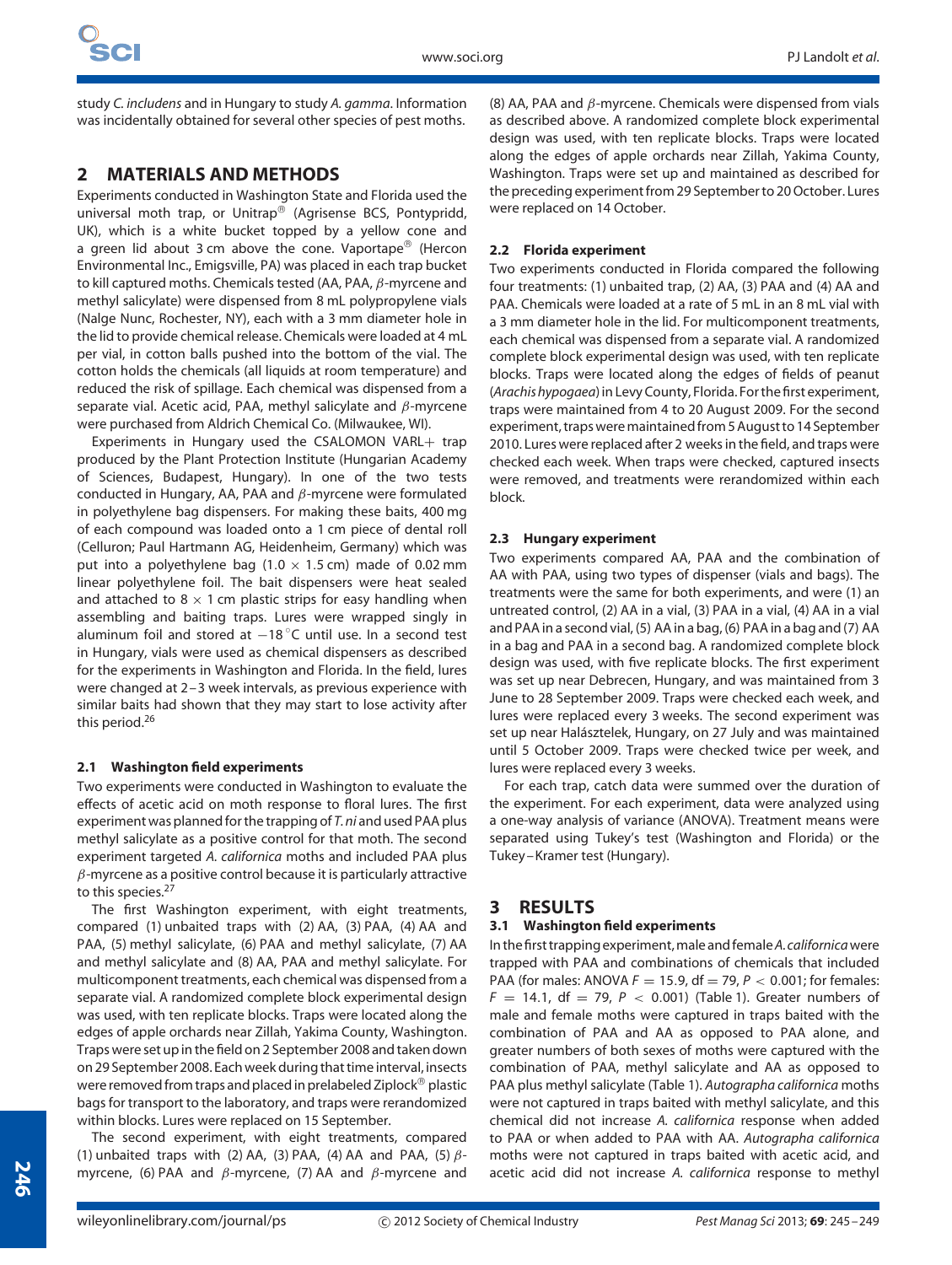| <b>Table 1.</b> Mean ( $\pm$ SE) numbers of male and female A. <i>californica</i> and T. <i>ni</i> moths captured in traps baited with combinations of acetic acid (AA) and |
|-----------------------------------------------------------------------------------------------------------------------------------------------------------------------------|
| the floral odorants phenylacetaldehyde (PAA) and methyl salicylate (MS). Washington <sup>a</sup>                                                                            |

|                                                                                                                        | Control       | AA            | PAA                             | $AA + PAA$    | MS            | $PAA + MS$       | $AA + MS$       | $AA + PAA + MS$  |
|------------------------------------------------------------------------------------------------------------------------|---------------|---------------|---------------------------------|---------------|---------------|------------------|-----------------|------------------|
| A. californica $\bigwedge$ 0.0 $\pm$ 0.0 c 0.1 $\pm$ 0.1 c 10.8 $\pm$ 2.2 b 19.1 $\pm$ 4.3 a 0.0 $\pm$ 0.0 c           |               |               |                                 |               |               | $10.9\pm1.8$ b   | $0.6 \pm 0.2$ c | $19.4 \pm 3.2 a$ |
| A. californica $\bigcirc$ 0.0 $\pm$ 0.0 c 0.0 $\pm$ 0.0 c 7.2 $\pm$ 1.8 b 12.8 $\pm$ 3.4 a                             |               |               |                                 |               | $0.0\pm0.0$ a | $8.6 \pm 1.2$ ab | $0.0 + 0.0c$    | $13.6 \pm 2.0 a$ |
|                                                                                                                        | $0.0\pm0.0$ C | $0.0\pm0.0$ C | $1.0\pm0.4$ b                   | $0.0\pm0.0$ C | $0.0\pm0.0$ C | $1.5 \pm 0.8$ a  | $0.0 \pm 0.0 c$ | $0.1 \pm 0.1 c$  |
| T. ni $\bigcirc$ T. ni $\bigcirc$                                                                                      | $0.0\pm0.0$ d | $0.0\pm0.0$ d | $1.5 \pm 0.3$ b 0.2 $\pm$ 0.1 d |               | $0.0\pm0.0$ d | $2.0 \pm 0.3$ a  | $0.0 + 0.0 d$   | $0.7 \pm 0.3$ c  |
| $\frac{1}{2}$ Means in a row followed by the same letter are not significantly different at $R < 0.05$ by Tukey's test |               |               |                                 |               |               |                  |                 |                  |

Means in a row followed by the same letter are not significantly different at  $P \leq 0.05$  by Tukey's test.

**Table 2.** Mean (± SE) numbers of male and female *A. californica* and *T. ni* moths captured in traps baited with combinations of acetic acid (AA) and the floral odorants phenylacetaldehyde (PAA) and *β*-myrcene (BM). Washington<sup>a</sup>

|                                                                                                                          | Control         | AA              | PAA              | $AA + PAA$       | BM            | $PAA + BM$     | $AA + BM$       | $AA + PAA + BM$   |
|--------------------------------------------------------------------------------------------------------------------------|-----------------|-----------------|------------------|------------------|---------------|----------------|-----------------|-------------------|
| A. californica $\mathcal{Z}$                                                                                             | $0.0\pm0.0$ d   | $0.0\pm0.0$ d   | $21.0 \pm 2.4$ c | $36.6 \pm 8.1 b$ | $0.0 + 0.0 d$ | $73.2 + 8.4 a$ | $0.1 \pm 0.1$ d | $72.9 \pm 15.5$ a |
| A. californica $\bigcirc$                                                                                                | $0.0 \pm 0.0$ d | $0.0 \pm 0.0 d$ | $5.5 \pm 0.8$ c  | $8.2 + 2.3c$     | $0.0 + 0.0 d$ | $22.5 + 3.6a$  | $0.0 + 0.0 d$   | $18.0 \pm 4.5$ b  |
|                                                                                                                          | $0.0 \pm 0.0 a$ | $0.0 \pm 0.0 a$ | $0.2 \pm 0.1 a$  | $0.1 + 0.1 a$    | $0.0 + 0.0 a$ | $0.2 + 0.1 a$  | $0.1 + 0.1 a$   | $0.1 \pm 0.1 a$   |
| $T. ni \n\bigcirc T. ni \n\bigcirc T. ni \n\bigcirc T$                                                                   | $0.0 + 0.0 b$   | $0.0 + 0.0 b$   | $0.7 \pm 0.3 a$  | $0.1 \pm 0.1$ b  | $0.0 + 0.0 b$ | $0.8 + 0.3 a$  | $0.0 + 0.0 b$   | $0.1 \pm 0.1$ b   |
| <sup>a</sup> Means in a row followed by the same letter are not significantly different at $P \le 0.05$ by Tukey's test. |                 |                 |                  |                  |               |                |                 |                   |

salicylate. *Trichoplusia ni* numbers captured were small, and were significantly greater than unbaited traps only in traps baited with PAA and PAA plus methyl salicylate (for males:  $F = 3.4$ , df = 79,  $P = 0.004$ ; for females:  $F = 10.2$ , df = 79,  $P < 0.001$ ) (Table 1). There was no evidence of attractiveness or coattractiveness of AA for *T. ni* moths in this experiment, but AA added to traps baited with PAA resulted in fewer moths captured by comparison with PAA alone.

In the second experiment (for males:  $F = 21.8$ , df = 79, *P <* 0*.*001; for females: *F* = 16*.*6, df = 79, *P <* 0*.*001) (Table 2), results were similar to those of the preceding experiment; male and female *A. californica* moths were attracted to PAA, and not to acetic acid. Again, AA enhanced the attractiveness of PAA to both sexes. *Autographa californica* moths were not trapped with *β*-myrcene, but this compound enhanced the attractiveness of PAA to both males and females. The three-component blend of AA, PAA and *β*-myrcene was not more attractive than PAA plus *β*myrcene, but was more attractive than PAA plus AA. As in the prior experiment, small numbers of male and female *T. ni* were captured in this test (for males:  $F = 0.8$ , df = 79,  $P < 0.55$ ; for females:  $F = 4.6$ , df = 79, *P* < 0.001) (Table 2). PAA and PAA +  $\beta$ -myrcene were attractive to *T. ni* females. As in the previous experiment, AA significantly reduced numbers of female *T. ni* moths when added to traps with PAA and when added to traps with PAA and *β*-myrcene.

#### **3.2 Florida field experiments**

In 2009, *C. includens* moths, as well as *Spodoptera albula* (Walker), were trapped in Florida (Table 3). Numbers of female and male *C. includens* in traps baited with PAA were significantly greater than in unbaited traps, while numbers of *C. includens* in traps baited with AA were not significantly greater than in unbaited traps (for males:  $F = 25.4$ , df = 136,  $P < 0.0001$ ; for females: *F* = 22*.*7, df = 136, *P <* 0*.*0001) (Table 3). Numbers of *C. includens* moths of either sex were significantly reduced in traps baited with the two chemicals together as opposed to PAA alone. Both sexes

of *S. albula* were attracted to PAA in this test. Numbers of *S. albula* female moths, but not males, were increased in traps baited with PAA plus AA compared with PAA alone or AA alone (for males:  $F = 9.2$ , df = 136,  $P < 0.0001$ ; for females:  $F = 10.6$ , df = 136, *P <* 0*.*0001) (Table 3).

In 2010, *C. includens* moths were trapped again in Florida (Table 3). As in 2009, numbers of female and male *C. includens* in traps baited with PAA were significantly greater than in unbaited traps, while numbers of *C. includens* in traps baited with AA were not significantly greater than in unbaited traps (for males,  $F = 24.6$ , df = 102,  $P < 0.0001$ ; for females:  $F = 24.0$ , df = 102, *P <* 0*.*0001) (Table 3). Numbers of *C. includens* moths of either sex were significantly reduced in traps baited with the two chemicals together compared with PAA alone. The numbers of *S. albula* and other pest species of moths were too few for statistical analyses.

#### **3.3 Hungary field experiments**

*Autographa gamma* moths were captured in traps baited with PAA in vials, both at Debrecen and Halásztelek (for Debrecen:  $F = 7.6$ ,  $df = 6, P < 0.0001$ ; for Halásztelek:  $F = 15.1$ , df = 6,  $P < 0.0001$ ) (Table 4). Moth capture was not affected by AA, and numbers of moths in traps baited with PAA plus AA were greatly reduced compared with traps with PAA in vials. At Debrecen the numbers of moths in traps baited with PAA in bags were considerably fewer than in traps baited with PAA in vials, but at Halásztelek the responses by moths to PAA from bags and vials were similar. At Debrecen, numbers of *A. gamma* moths captured with AA plus PAA were numerically lower but not statistically different from numbers captured with PAA alone.

*MacDunnoughia confusa* moths were also captured in traps baited with PAA in vials and in bags (for Debrecen:  $F = 10.4$ , df  $= 6, P < 0.0001$ ; for Halásztelek:  $F = 10.7$ , df  $= 6, P < 0.0001$ ) (Table 4), and fewer moths were captured when acetic acid and PAA were presented together in traps as opposed to PAA alone.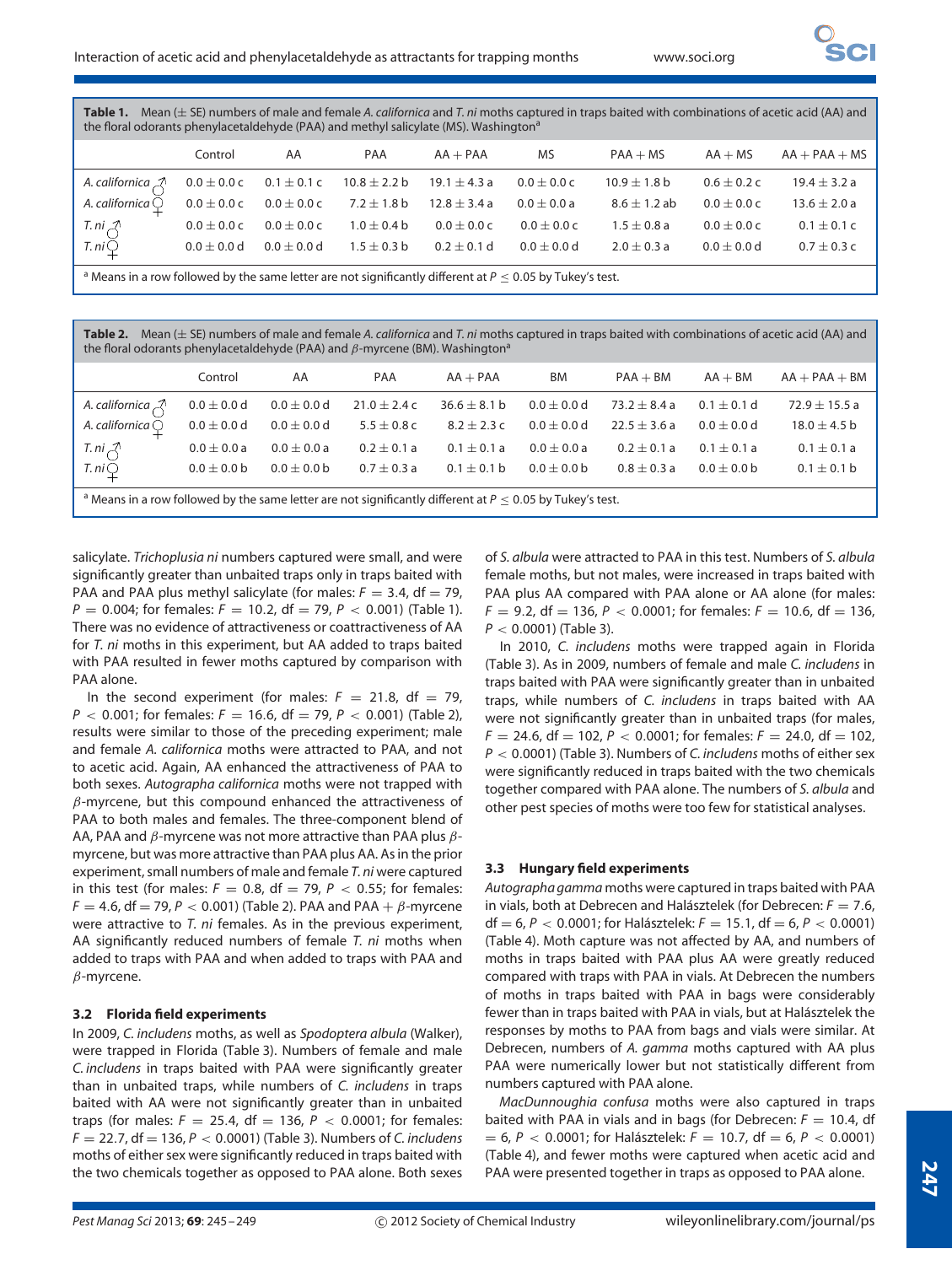**Table 3.** Mean (± SE) numbers of *C. includens* and *S. albula* moths captured in traps baited with acetic acid (AA) and the floral odorant phenylacetaldehyde (PAA). Florida, 2009 and 2010<sup>a</sup>

|                                 | Control           | AA                | PAA               | $AA + PAA$        |
|---------------------------------|-------------------|-------------------|-------------------|-------------------|
| 2009                            |                   |                   |                   |                   |
| C. includens $\mathcal{Z}$      | $0.04 \pm 0.03$ c | $0.02 \pm 0.02$ c | $9.9 \pm 2.1 a$   | $3.8 \pm 0.8$ b   |
| C. includens $\bigcirc$         | $0.08 \pm 0.04$ C | $0.02 \pm 0.02$ c | $14.3 \pm 3.0 a$  | $5.1 \pm 1.4 b$   |
| S. albula $\lambda$             | $0.04 \pm 0.03$ b | $0.06 \pm 0.03$ b | $0.33 \pm 0.10 a$ | $0.41 \pm 0.09$ a |
| S. albula $\bigcirc$            | $0.00 + 0.00c$    | $0.28 + 0.10$ bc  | $0.53 \pm 0.17$ b | $1.20 \pm 0.32$ a |
| 2010                            |                   |                   |                   |                   |
| C. includens $\curvearrowright$ | $0.00 \pm 0.00$ b | $0.00 \pm 0.00$ b | $3.11 \pm 0.69$ a | $0.46 \pm 0.13$ b |
| C. includens $\bigcirc$         | $0.09 + 0.05$ b   | $0.03 + 0.03$ b   | $4.20 + 0.85$ a   | $0.57 \pm 0.25$ b |
|                                 |                   |                   |                   |                   |

<sup>a</sup> Means in a row followed by the same letter are not significantly different at *P* ≤ 0.05 by an ls means test using Proc Mixed SAS v.9.2.

**Table 4.** Mean (± SE) numbers of *A. gamma* and *M. confusa* moths captured in traps baited with acetic acid (AA) and the floral odorant phyde (PAA). Hungar

| pricritiacecalactifac (1707). Hangary 2003                                                                                        |               |               |                 |                    |               |               |                   |  |
|-----------------------------------------------------------------------------------------------------------------------------------|---------------|---------------|-----------------|--------------------|---------------|---------------|-------------------|--|
|                                                                                                                                   | Control       | AA in vial    | PAA in vial     | $AA + PAA$ in vial | AA in bag     | PAA in bag    | $AA + PAA$ in bag |  |
| Debrecen                                                                                                                          |               |               |                 |                    |               |               |                   |  |
| A. gamma                                                                                                                          | $0.0 + 0.0 b$ | $0.2 + 0.2 b$ | $3.6 + 1.3a$    | $0.0 + 0.0 b$      | $0.0 + 0.0 b$ | $0.6 + 0.2 b$ | $0.2 + 0.2 b$     |  |
| M. confusa                                                                                                                        | $0.0 + 0.0 b$ | $0.0 + 0.0 b$ | $3.4 \pm 1.1 a$ | $0.0 + 0.0 b$      | $0.0 + 0.0 b$ | $0.4 + 0.2 b$ | $0.6 + 0.4 b$     |  |
| Halasztelek                                                                                                                       |               |               |                 |                    |               |               |                   |  |
| A. gamma                                                                                                                          | $0.0 + 0.0 b$ | $0.0 + 0.0 b$ | $9.6 + 2.9a$    | $0.6 + 0.4 b$      | $0.0 + 0.0 b$ | $7.2 + 1.1a$  | $3.8 + 1.2a$      |  |
| M. confusa                                                                                                                        | $0.0 + 0.0 b$ | $0.0 + 0.0 b$ | $6.6 + 1.7a$    | $0.4 + 0.2$ ab     | $0.0 + 0.0 b$ | $7.6 + 1.3a$  | $5.4 \pm 3.3 a$   |  |
| <sup>a</sup> Means in a row followed by the same letter are not significantly different at $P \le 0.05$ by the Tukey–Kramer test. |               |               |                 |                    |               |               |                   |  |

## **4 DISCUSSION**

Acetic acid enhanced *A. californica* moth attraction to PAA when dispensed from vials in traps, but did not have the same effect for the related moths *T. ni, C. includens, A. gamma* and *M. confusa*. For the latter pest looper species, AA had a negative or deterrent effect on moth attraction to PAA, as evidenced by their reduced capture in traps. All of these species are Plusiinae and are attracted to PAA.

These results add to an increasing body of information indicating roles of AA in the food-finding behavior of insects. Acetic acid enhances the response of many moths to 3-methyl-1-butanol,<sup>19,23,28,29</sup> calypterate flies and spotted wing drosophila, *Drosophila suzukii* (Matsumura), to ethanol,<sup>16,30</sup> social Vespidae to isobutanol<sup>17,18</sup> and codling moth to pear ester.<sup>24</sup> Microbial fermentation of sweet baits that are attractive to insects produces AA, among other volatile odorants, $14,15$  suggesting that AA may indicate a source of sugar. This compound may serve as a feeding coattractant in conjunction with an attractive floral scent where nectar is colonized by microbes that ferment the nectar sugar. Perhaps this is why *A. californica* and *S. albula* moth attraction to the floral scent compound PAA is enhanced by the presence of AA. A similar explanation can be suggested for the case of certain green lacewings (Neuroptera: Chrysopidae). In that group, species with adults that feed at flowers (*Chrysoperla carnea* sensu lato) respond better to a blend of AA and PAA than to either compound on its own.31

It is puzzling that some moths (*A. californica, S. albula*) respond positively to AA released with PAA, while others (*T. ni, C. includens, A. gamma*) respond negatively. Perhaps there are fundamental differences in where the different species of moths seek and obtain nectar in the natural environment that would lead some species to respond to AA as a coattractant with a floral scent compound, and lead other species to be deterred by the presence of AA with floral scent chemicals. Yeast colonization of floral nectars degrades nectar quality for bees, $^{25}$  suggesting that it may reduce the quality of nectar as food for moths. However, information on this question is unavailable for Lepidoptera. Perhaps, then, moth species differ in their tolerance or use of clean versus fermented nectars as foods.

The dispenser and release rate (by vial hole size) of AA used in this study were drawn from results of prior work to optimize responses of other moths such as *Lacanobia subjuncta* (Barnes and MacDunnough) to acetic acid plus 3-methyl-1-butanol.<sup>32</sup> Similar information on the effects of varied release rates of AA on attraction responses of other moth species such as the looper species studied here is unavailable. So, it is possible that different results may be obtained with changes in the amounts of AA released from vials. In Hungary, the release rates of chemicals dispensed from polyethylene bags probably differed from the release rates of chemicals from vials, providing a possible explanation for the general differences in catches of moths in traps baited with floral chemicals in bags versus vials. Future evaluations of varying lure component release rates and ratios should be pursued to determine optimum lure parameters for these pests.

This work confirms attraction of these species to PAA, confirms coattractiveness of PAA and *β*-myrcene for *A. californica* and *T. ni* and demonstrates coattractiveness ofmethyl salicylateand PAAfor *T. ni.* These combinations of floral compounds have been found to be preferentially attractive to different species of Plusiinae.<sup>10,12,27</sup>

It has been suggested that chemical lures that are attractive to female moths, or to both sexes, may be more useful for some